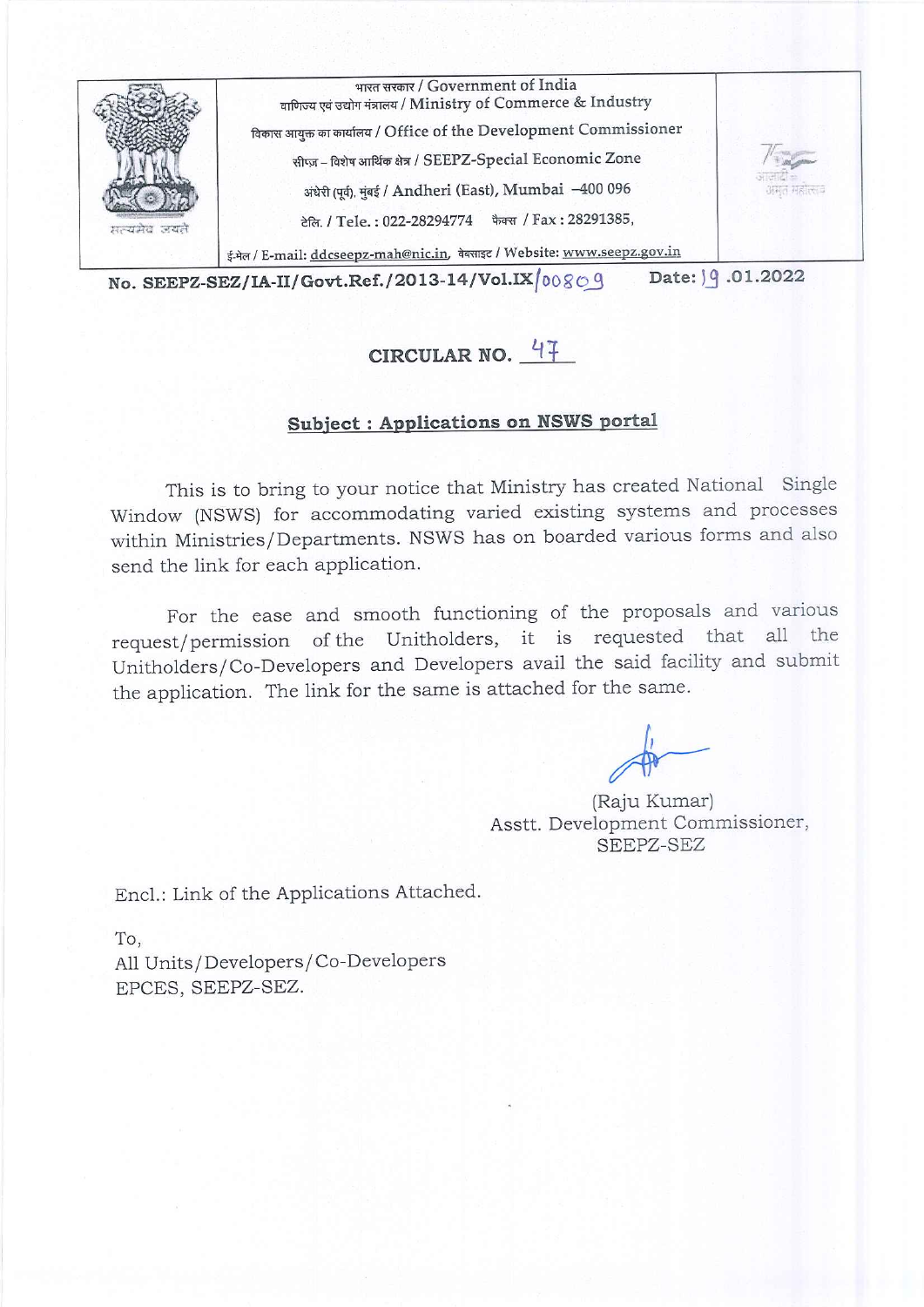

सं. सीप्ज़-सेज़/आईए-II/सरकारी संदर्भ/2013-14/वॉल्यू.IX 00809 दिनांक: 19.01.2022

परिपत्र सं. 47

## विषय: एनएसडब्ल्यूएस पोर्टल पर आवेदन

आप सभी को सूचित किया जाता है कि मंत्रालय ने मंत्रालयों/विभागों के भीतर विभिन्न मौजूदा प्रणालियों और प्रक्रियाओं को समायोजित करने के लिए एक राष्ट्रीय एकल खिड़की (एनएसडब्ल्यूएस) बनाया है। अलग-अलग तरह के एनएसडब्ल्यूएस बनाए गए हैं और प्रत्येक आवेदन के लिए लिंक भी भेजा है।

यूनिटधारकों के विभिन्न अनुरोध/अनुमति और प्रस्ताव पर कामकाज को आसान और सुचारू रूप से चलाने के लिए यह सुविधा शुरू की गई है। अतः यह अनुरोध किया जाता है कि सभी यूनिटधारक/को-डेवलपर्स और डेवलपर्स उक्त सुविधा का लाभ उठाने के लिए आवेदन जमा करें। नीचे लिंक संलग्न है।

> $\alpha$  $12$ (राजू कुमार) सहायक विकास आयुक्त, सीप्ज़-सेज़

अनुलग्नक-आवेदन की लिंक संलग्न

प्रति. सभी यूनिट/डेवलपर्स/को-डेवलपर्स ईपीसीईएस, सीप्ज़-सेज़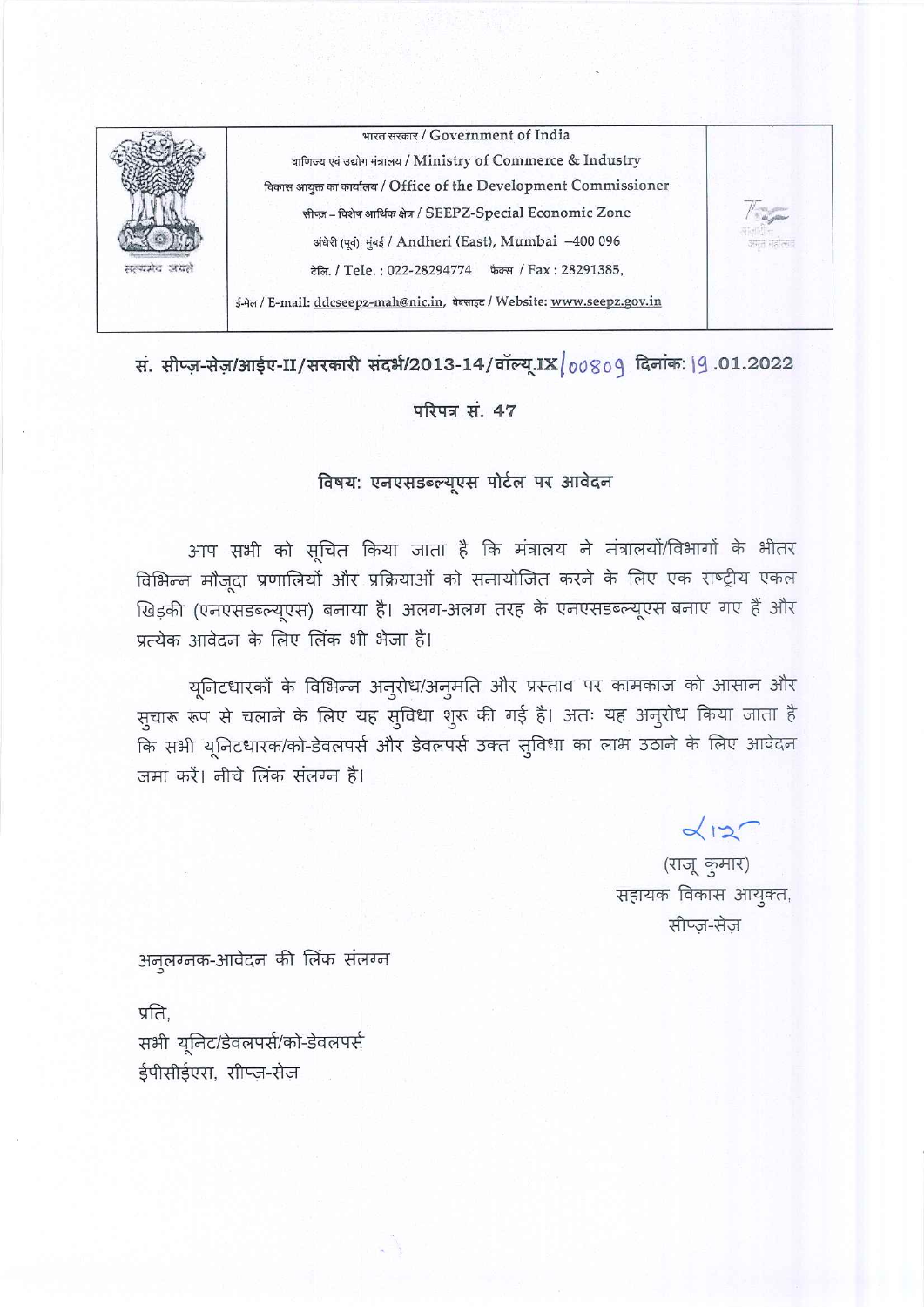## **Approvals & Registrations under the Ministry of Commerce & Industry - National Single Window System (NSWS)**

| S.No.          | Approvals                                                                | Link                                                | Can be applied<br>through NSWS |
|----------------|--------------------------------------------------------------------------|-----------------------------------------------------|--------------------------------|
| 1              | Application for DTA sale/advance DTA sale permission                     | https://www.nsws.gov.in/portal/approvaldetails/3073 | YES                            |
| 2              | Application for exit from EOU/EHTP/STP/BTP Scheme                        | https://www.nsws.gov.in/portal/approvaldetails/3401 | YES                            |
| 3              | Application for Extension of Letter of Permission (LOP) for EOU          | https://www.nsws.gov.in/portal/approvaldetails/3402 | YES                            |
| 4              | Approval as Co-Developer                                                 | https://www.nsws.gov.in/portal/approvaldetails/265  | YES                            |
| 5              | Approval for legal undertaking for exit of one of the units from EOU     | https://www.nsws.gov.in/portal/approvaldetails/3399 | YES                            |
| 6              | Auction Organizer License                                                | https://www.nsws.gov.in/portal/approvaldetails/3161 | YES                            |
| $\overline{7}$ | Broker License                                                           | https://www.nsws.gov.in/portal/approvaldetails/3160 | YES                            |
| 8              | Business license for carrying on business for distributing imported tea  | https://www.nsws.gov.in/portal/approvaldetails/3165 | YES                            |
| 9              | <b>Buyer Registration Certificate</b>                                    | https://www.nsws.gov.in/portal/approvaldetails/3159 | YES                            |
| 10             | Cardamom Auctioneer License                                              | https://www.nsws.gov.in/portal/approvaldetails/768  | YES                            |
| 11             | Cardamom Dealer License                                                  | https://www.nsws.gov.in/portal/approvaldetails/488  | YES                            |
| 12             | Certificate to Mini Tea Factory                                          | https://www.nsws.gov.in/portal/approvaldetails/3162 | YES                            |
| 13             | Clearance Certificate for import and export of tea                       | https://www.nsws.gov.in/portal/approvaldetails/3172 | YES                            |
| 14             | Export House Certificate - EOU                                           | https://www.nsws.gov.in/portal/approvaldetails/3398 | YES                            |
| 15             | Exporter License                                                         | https://www.nsws.gov.in/portal/approvaldetails/3163 | YES                            |
| 16             | Garden Registration                                                      | https://www.nsws.gov.in/portal/approvaldetails/3170 | YES                            |
| 17             | Import/Export of Restricted items                                        | https://www.nsws.gov.in/portal/approvaldetails/613  | YES                            |
| 18             | Import Export Code                                                       | https://www.nsws.gov.in/portal/approvaldetails/631  | YES                            |
| 19             | Industrial License - IDR Act_EOU                                         | https://www.nsws.gov.in/portal/approvaldetails/4065 | YES                            |
| 20             | Industrial License - IDR Act_SEZ                                         | https://www.nsws.gov.in/portal/approvaldetails/4063 | YES                            |
| 21             | Legal Agreement for EOU/EHTP/STP/BTP                                     | https://www.nsws.gov.in/portal/approvaldetails/3075 | YES                            |
| 22             | Legal Undertaking for conversion of DTA unit into EOU                    | https://www.nsws.gov.in/portal/approvaldetails/3400 | YES                            |
| 23             | Letter of Permission - EOU                                               | https://www.nsws.gov.in/portal/approvaldetails/3076 | YES                            |
| 24             | License to import livestock - Live animals and animal products           | https://www.nsws.gov.in/portal/approvaldetails/103  | YES                            |
| 25             | License to acquire rubber for processing and selling the rubber acquired | https://www.nsws.gov.in/portal/approvaldetails/519  | YES                            |
| 26             | License to manufacture rubber                                            | https://www.nsws.gov.in/portal/approvaldetails/593  | YES                            |
| 27             | Permanent Exporter License                                               | https://www.nsws.gov.in/portal/approvaldetails/3164 | YES                            |
| 28             | Recording of change of ownership of registered estates and factories     | https://www.nsws.gov.in/portal/approvaldetails/3171 | YES                            |
| 29             | Registration as a dealer in tobacco                                      | https://www.nsws.gov.in/portal/approvaldetails/797  | YES                            |
| 30             | Registration as a packer of tobacco                                      | https://www.nsws.gov.in/portal/approvaldetails/544  | YES                            |
| 31             | Registration as an exporter of marine products                           | https://www.nsws.gov.in/portal/approvaldetails/551  | YES                            |
| 32             | Registration as an exporter of Tobacco (Unmanufactured)                  | https://www.nsws.gov.in/portal/approvaldetails/2990 | YES                            |
| 33             | Registration as an Exporter of Tobacco Products                          | https://www.nsws.gov.in/portal/approvaldetails/2991 | YES                            |
| 34             | Registration as Manufacturer of Virginia Tobacco                         | https://www.nsws.gov.in/portal/approvaldetails/2993 | YES                            |
| 35             | Registration as Processor of Virginia Tobacco                            | https://www.nsws.gov.in/portal/approvaldetails/2992 | YES                            |
| 36             | Registration Cum Membership Certificate (RCMC) - APEDA                   | https://www.nsws.gov.in/portal/approvaldetails/4197 | NO                             |
| 37             | Registration Cum Membership Certificate (RCMC) - Tea Board               | https://www.nsws.gov.in/portal/approvaldetails/3169 | YES                            |
| 38             | Registration Cum Membership Certificate for Export of Coffee             | https://www.nsws.gov.in/portal/approvaldetails/794  | YES                            |
| 39             | Registraton for tea manufacturing units                                  | https://www.nsws.gov.in/portal/approvaldetails/3158 | YES                            |
| 40             | Registration of conveyance for the transport of marine products          | https://www.nsws.gov.in/portal/approvaldetails/385  | YES                            |
| 41             | Registration of flavoured tea manufacturer                               | https://www.nsws.gov.in/portal/approvaldetails/3168 | YES                            |
| 42             | Registration of processing plant for marine products                     | https://www.nsws.gov.in/portal/approvaldetails/594  | YES                            |
| 43             | Registration of storage premises for marine products                     | https://www.nsws.gov.in/portal/approvaldetails/357  | YES                            |
| 44             | Setting up of Export Oriented Units (EOU), EHTP, STP and BTP             | https://www.nsws.gov.in/portal/approvaldetails/723  | YES                            |
| 45             | Setting up of SEZ Unit                                                   | https://www.nsws.gov.in/portal/approvaldetails/538  | YES                            |
| 46             | Setting up SEZ (i.e. SEZ Developer)                                      | https://www.nsws.gov.in/portal/approvaldetails/780  | YES                            |
| 47             | Special License to deal in rubber                                        | https://www.nsws.gov.in/portal/approvaldetails/260  | YES                            |
| 48             | Steel Import Monitoring System Registration                              | https://www.nsws.gov.in/portal/approvaldetails/721  | YES                            |
| 49             | Tea Warehouse License                                                    | https://www.nsws.gov.in/portal/approvaldetails/3167 | YES                            |
| 50             | Tea Waste License                                                        | https://www.nsws.gov.in/portal/approvaldetails/3166 | YES                            |
| 51             | Copyright                                                                | https://www.nsws.gov.in/portal/approvaldetails/190  | YES                            |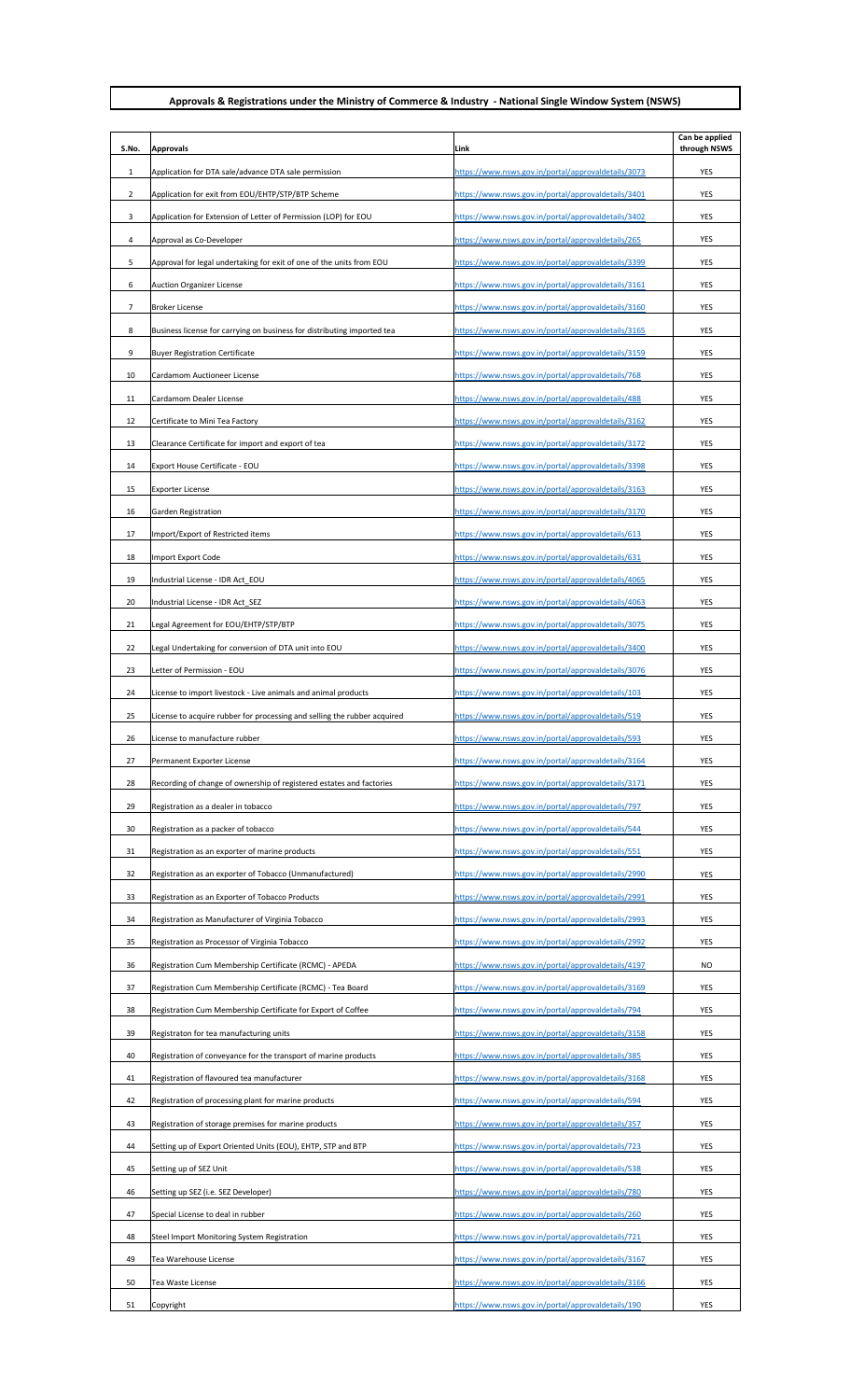| 52  | Designs Registration                                                                                                                                                      | https://www.nsws.gov.in/portal/approvaldetails/500 | YES       |
|-----|---------------------------------------------------------------------------------------------------------------------------------------------------------------------------|----------------------------------------------------|-----------|
| 53  | Foreign Investment Approval                                                                                                                                               | https://www.nsws.gov.in/portal/approvaldetails/430 | YES       |
| 54  | Foreman's Certificate - Certificate of competency to supervise manufacture of<br>fireworks or safety fuse                                                                 | https://www.nsws.gov.in/portal/approvaldetails/30  | YES       |
|     |                                                                                                                                                                           |                                                    |           |
| 55  | Geographical Indication of Goods (GI)                                                                                                                                     | https://www.nsws.gov.in/portal/approvaldetails/212 | YES       |
| 56  | Industrial Entrepreneuer's Memorandum                                                                                                                                     | https://www.nsws.gov.in/portal/approvaldetails/696 | NO.       |
| 57  | Industrial License - Arms Act                                                                                                                                             | https://www.nsws.gov.in/portal/approvaldetails/632 | <b>NO</b> |
| 58  | Industrial License - IDR Act<br>License to manufacture and possess for sale Ammonium Nitrate or convert melt to                                                           | https://www.nsws.gov.in/portal/approvaldetails/737 | YES       |
| 59  | solid and vice versa and posess for sale of Ammonium Nitrate                                                                                                              | https://www.nsws.gov.in/portal/approvaldetails/875 | YES       |
| 60  | License to manufacture fireworks or gunpowder or both exceeding 15 kilogrammes<br>but not exceeding 500 kilograms at any one time                                         | https://www.nsws.gov.in/portal/approvaldetails/389 | YES       |
| 61  | License to manufacture fireworks or gunpowder or both exceeding 500 kilogrammes<br>at any one time                                                                        | https://www.nsws.gov.in/portal/approvaldetails/525 | YES       |
| 62  | License to manufacture fireworks or gunpowder or both not exceeding 15                                                                                                    | https://www.nsws.gov.in/portal/approvaldetails/814 | YES       |
|     | kilogrammes at any one time<br>License to manufacture, possess, sell, use etc. of explosives not provided in articles 1                                                   |                                                    |           |
| 63  | to 8 of Schedule IV<br>License to possess and sell from a shop manufactured fireworks of Class 7 Division 2                                                               | https://www.nsws.gov.in/portal/approvaldetails/390 | YES       |
| 64  | sub-division 2 exceeding 100 kilogrammes but not exceeding 300 kilogrammes, and<br>License to possess and sell from a shop, at any one time, not exceeding 2000           | https://www.nsws.gov.in/portal/approvaldetails/671 | YES       |
| 65  | numbers of pyrotechnic device explosives of Class 6 Division 1<br>License to possess and sell from a shop, at any one time, not exceeding 25                              | https://www.nsws.gov.in/portal/approvaldetails/561 | YES       |
| 66  | kilogrammes of small-arms nitro compound                                                                                                                                  | https://www.nsws.gov.in/portal/approvaldetails/320 | YES       |
| 67  | License to possess and sell from a shop, at any one time, not exceeding 100<br>kilogrammes of manufactured fireworks of Class 7, Division 2, sub-division 2; and          | https://www.nsws.gov.in/portal/approvaldetails/837 | YES       |
| 68  | License to possess and transport explosives of class 2 or class 3 not exceeding 25<br>kilograms, electric or ordinary detonators not exceeding 200 numbers, detonating    | https://www.nsws.gov.in/portal/approvaldetails/170 | YES       |
| 69  | License to possess and use fireworks for public display                                                                                                                   | https://www.nsws.gov.in/portal/approvaldetails/56  | YES       |
|     | Licence to possess for sale or use of Ammonium Nitrate from a store house                                                                                                 |                                                    |           |
| 70  | exceeding 30 MT<br>License to possess for sale or use of Ammonium Nitrate from a store house not                                                                          | https://www.nsws.gov.in/portal/approvaldetails/169 | YES       |
| 71  | exceeding 30 MT                                                                                                                                                           | https://www.nsws.gov.in/portal/approvaldetails/802 | YES       |
| 72  | Licence to possess for sale, explosives of Class 1, 2, 3, 5, 6 or 7 in a magazine<br>Licence to possess for use Gunpowder not exceeding 5 kilogrammes and safety fuse     | https://www.nsws.gov.in/portal/approvaldetails/6   | YES       |
| 73  | not exceeding 50 metres in the States of Bihar, West Bengal, Kerala and Tamil Nadu                                                                                        | https://www.nsws.gov.in/portal/approvaldetails/550 | YES       |
| 74  | Licence to possess for use of small-arms nitro-compound not exceeding 5<br>kilogrammes in the State of Kerala.                                                            | https://www.nsws.gov.in/portal/approvaldetails/755 | YES       |
| 75  | Licence to possess for use, explosives of Class 1, 2, 3, 4, 5, 6 or 7 in a magazine                                                                                       | https://www.nsws.gov.in/portal/approvaldetails/100 | YES       |
| 76  | Licence to possess for use, for agricultural purpose or in small quarry, explosives not<br>exceeding 25 kilogrammes of Class 1 or 2 or 3 and 1500 numbers detonators; and | https://www.nsws.gov.in/portal/approvaldetails/187 | YES       |
|     | Licence to possess gunpowder not exceeding 15 kilogrammes at any one time for                                                                                             |                                                    |           |
| 77  | manufacture of adirverttus and possession of adirverttus not exceeding 200 in                                                                                             | https://www.nsws.gov.in/portal/approvaldetails/152 | YES       |
| 78  | Licence to stevedore, bag and store Ammonium Nitrate<br>Licence to transport Ammonium Nitrate or Licences granted by the Chief Controller                                 | https://www.nsws.gov.in/portal/approvaldetails/276 | YES       |
| 79  | or Controller for possession for sale or posssession for use.                                                                                                             | https://www.nsws.gov.in/portal/approvaldetails/57  | YES       |
| 80  | Licence to transport explosives in a road van.<br>License to dispense CNG as an automotive fuel from a mother station, daughter                                           | https://www.nsws.gov.in/portal/approvaldetails/827 | YES       |
| 81  | station or a CNG online station.                                                                                                                                          | https://www.nsws.gov.in/portal/approvaldetails/189 | YES       |
| 82  | Licence to Export Ammonium Nitrate                                                                                                                                        | https://www.nsws.gov.in/portal/approvaldetails/877 | YES       |
| 83  | License to fill compressed gas in cylinders                                                                                                                               | https://www.nsws.gov.in/portal/approvaldetails/112 | YES       |
| 84  | License to import Ammonium Nitrate                                                                                                                                        | https://www.nsws.gov.in/portal/approvaldetails/708 | YES       |
|     | License to import and store calcium carbide in a storage shed forming part of a                                                                                           | https://www.nsws.gov.in/portal/approvaldetails/343 |           |
| 85  | acetylene plant<br>License to import and store calcium carbide in quantity exceeding 500 Kgs at any                                                                       |                                                    | YES       |
| 86  | one time<br>License to import and store calcium carbide in quantity not exceeding 500 Kgs at any                                                                          | https://www.nsws.gov.in/portal/approvaldetails/365 | YES       |
| 87  | one time<br>Licence to import cylinder filled or intended to be filled with compressed gas to                                                                             | https://www.nsws.gov.in/portal/approvaldetails/546 | YES       |
| 88  | import valves and regulators for LPG                                                                                                                                      | https://www.nsws.gov.in/portal/approvaldetails/23  | YES       |
| 89  | License to import pressure vessel                                                                                                                                         | https://www.nsws.gov.in/portal/approvaldetails/157 | NO        |
| 90  | License to manufacture at site, ammonium nitrate fuel oil (ANFO) explosives not<br>exceeding 200 kilograms at any one time                                                | https://www.nsws.gov.in/portal/approvaldetails/457 | YES       |
| 91  | License to manufacture explosives other than firework, gunpowder, ANFO, LOX and<br>SME                                                                                    | https://www.nsws.gov.in/portal/approvaldetails/219 | YES       |
| 92  | License to manufacture liquid oxygen explosives (LOX)                                                                                                                     | https://www.nsws.gov.in/portal/approvaldetails/134 | YES       |
| 93  | License to manufacture site mixed explosives (SME)                                                                                                                        | https://www.nsws.gov.in/portal/approvaldetails/27  | YES       |
|     | License to possess for use of Ammonium Nitrate for agricultural purposes from a                                                                                           |                                                    |           |
| 94  | store house<br>License to possess for use of Ammonium Nitrate from a store house attached to                                                                              | https://www.nsws.gov.in/portal/approvaldetails/679 | YES       |
| 95  | explosives manufacturing/ nitrous oxide manufacturing unit<br>License to store and dispense auto-LPG in auto-LPG dispensing station as automotive                         | https://www.nsws.gov.in/portal/approvaldetails/242 | YES       |
| 96  | fuel to motor vehicles.<br>License to store compressed gas in cylinders in storage shed attached to the filling                                                           | https://www.nsws.gov.in/portal/approvaldetails/181 | YES       |
| 97  | premises<br>License to store compressed gas in cylinders in storage shed other than attached to                                                                           | https://www.nsws.gov.in/portal/approvaldetails/18  | YES       |
| 98  | the filling premises                                                                                                                                                      | https://www.nsws.gov.in/portal/approvaldetails/754 | YES       |
| 99  | License to store compressed gas in pressure vessels                                                                                                                       | https://www.nsws.gov.in/portal/approvaldetails/463 | YES       |
| 100 | License to transport Ammonium Nitrate for licences granted by District Authority for<br>possession for sale or possession for use                                         | https://www.nsws.gov.in/portal/approvaldetails/862 | YES       |
| 101 | License to transport compressed gas in a pressure vessel by vehicle                                                                                                       | https://www.nsws.gov.in/portal/approvaldetails/449 | YES       |
|     |                                                                                                                                                                           |                                                    |           |
| 102 | Patents<br>PESO - Ammonium Nitrate Rules - AN- Form P3: Licence to possess for use of                                                                                     | https://www.nsws.gov.in/portal/approvaldetails/869 | YES       |
| 103 | ammonium nitrate from a store house attached to explosives manufacturing unit<br>PESO - Ammonium Nitrate Rules - LE-3 - Store House fireworks not exceedng 5000           | https://www.nsws.gov.in/portal/approvaldetails/623 | YES       |
| 104 | kg safety fuse not exceeding 50000 metre, in a store house not for sale but for                                                                                           | https://www.nsws.gov.in/portal/approvaldetails/849 | YES       |
| 105 | Registration as a Startup                                                                                                                                                 | https://www.nsws.gov.in/portal/approvaldetails/143 | YES       |
| 106 | Registration of layout-design                                                                                                                                             | https://www.nsws.gov.in/portal/approvaldetails/63  | NO.       |